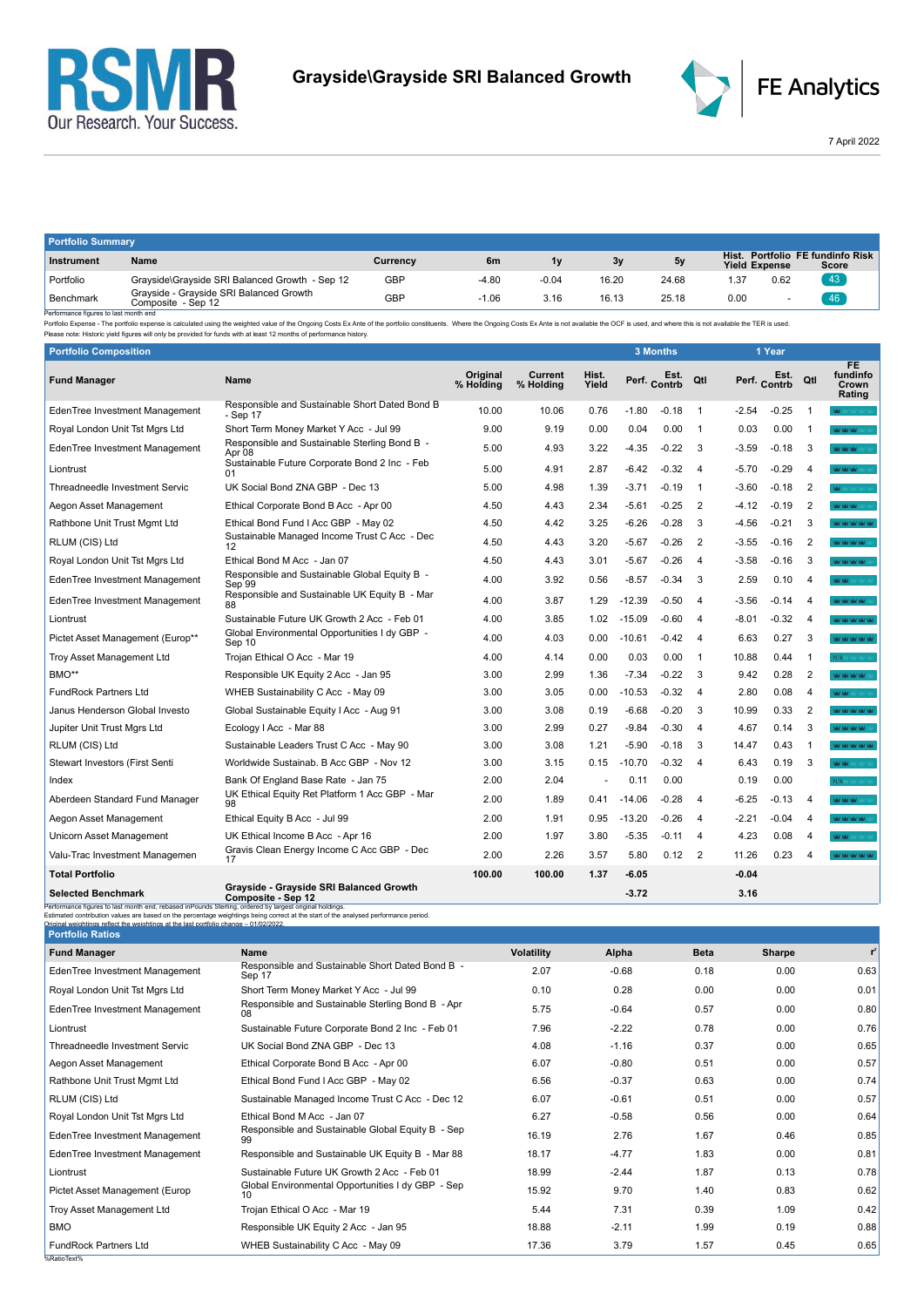| <b>Portfolio Ratios continued</b> |                                                                                                                                                                                                            |                   |         |             |        |                |  |  |  |
|-----------------------------------|------------------------------------------------------------------------------------------------------------------------------------------------------------------------------------------------------------|-------------------|---------|-------------|--------|----------------|--|--|--|
| <b>Fund Manager</b>               | Name                                                                                                                                                                                                       | <b>Volatility</b> | Alpha   | <b>Beta</b> | Sharpe | $\mathbf{r}^2$ |  |  |  |
| Janus Henderson Global Investo    | Global Sustainable Equity I Acc - Aug 91                                                                                                                                                                   | 15.26             | 12.28   | 1.42        | 1.06   | 0.69           |  |  |  |
| Jupiter Unit Trust Mgrs Ltd       | Ecology I Acc - Mar 88                                                                                                                                                                                     | 16.63             | 6.29    | 1.66        | 0.67   | 0.80           |  |  |  |
| RLUM (CIS) Ltd                    | Sustainable Leaders Trust C Acc - May 90                                                                                                                                                                   | 13.94             | 5.19    | 1.44        | 0.65   | 0.85           |  |  |  |
| Stewart Investors (First Senti    | Worldwide Sustainab, B Acc GBP - Nov 12                                                                                                                                                                    | 14.17             | 6.51    | 1.01        | 0.55   | 0.41           |  |  |  |
| Index                             | Bank Of England Base Rate - Jan 75                                                                                                                                                                         | 0.09              | 0.34    | 0.00        | 0.00   | 0.02           |  |  |  |
| Aberdeen Standard Fund Manager    | UK Ethical Equity Ret Platform 1 Acc GBP - Mar 98                                                                                                                                                          | 25.11             | $-7.57$ | 2.52        | 0.00   | 0.81           |  |  |  |
| Aegon Asset Management            | Ethical Equity B Acc - Jul 99                                                                                                                                                                              | 18.81             | $-2.15$ | 1.86        | 0.15   | 0.78           |  |  |  |
| Unicorn Asset Management          | UK Ethical Income B Acc - Apr 16                                                                                                                                                                           | 20.38             | $-6.23$ | 1.91        | 0.00   | 0.70           |  |  |  |
| Valu-Trac Investment Managemen    | Gravis Clean Energy Income C Acc GBP - Dec 17                                                                                                                                                              | 13.01             | 11.83   | 1.14        | 1.10   | 0.62           |  |  |  |
| <b>Total Portfolio</b>            |                                                                                                                                                                                                            | 9.18              | 0.13    | 0.98        | 0.18   | 0.92           |  |  |  |
| <b>Selected Benchmark</b>         | Grayside - Grayside SRI Balanced Growth<br>Composite - Sep 12<br>Patio figures based on last 26 menths total return performance, rebased in Dounda Starling. Patio figures are annualized where annipoble. | 8.94              | 0.00    | 1.00        | 0.18   | 1.00           |  |  |  |

Ratio figures based on last 36 months total return performance, rebased in Pounds Sterling. Ratio figures are annualised where applicable.<br>The benchmark for each holding is the portfolio benchmark.



Original % is based on current holdings and should be used as a guide..

Original weightings reflect the weightings at the last portfolio change – 01/02/2022.